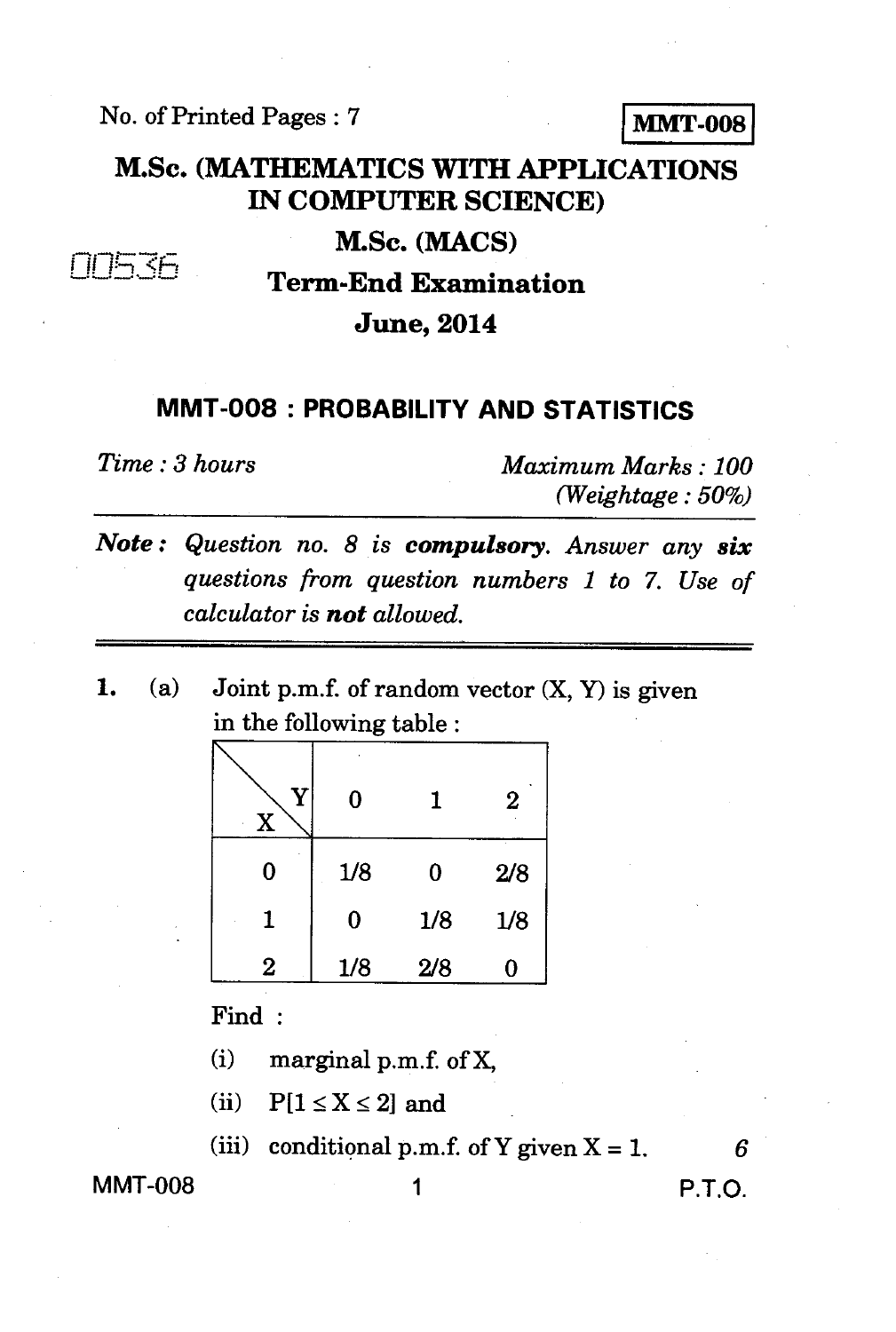- (b) A post office has two counters. The first handles money-orders, registry and speed post and the second handles all other business. The service times of both the counters follow exponential process with mean 2 minutes. Customers arrive at the first counter 20 per hour and at the second counter 25 per hour in Poisson process. Find the time spent in the post office if both the counters start to handle all the customers. *9*
- **2.** (a) Let  $\{X_n, n \geq 1\}$  be iid renewal periods with common p.m.f.  $P(X_n = 0) = 0.4$ ,  $P(X_n = 1) = 0.4$  and  $P(X_n = 2) = 0.2$ . Obtain Laplace transform of renewal function  $M(t)$ .  $4$ 
	- (b) Explain birth and death process, infinitesimal transition rates and generator with the help of one example of each. In a birth and death process  $\lambda_k = \lambda$ ,  $\mu_k = \mu$ , for all  $k \geq 0$ ,  $\lambda$ ,  $\mu > 0$ . Under what condition does stationary distribution exist ? Find the stationary distribution also. *9*
	- (c) Write two advantages and two disadvantages of conjoint analysis. *2*

**MMT-008 2**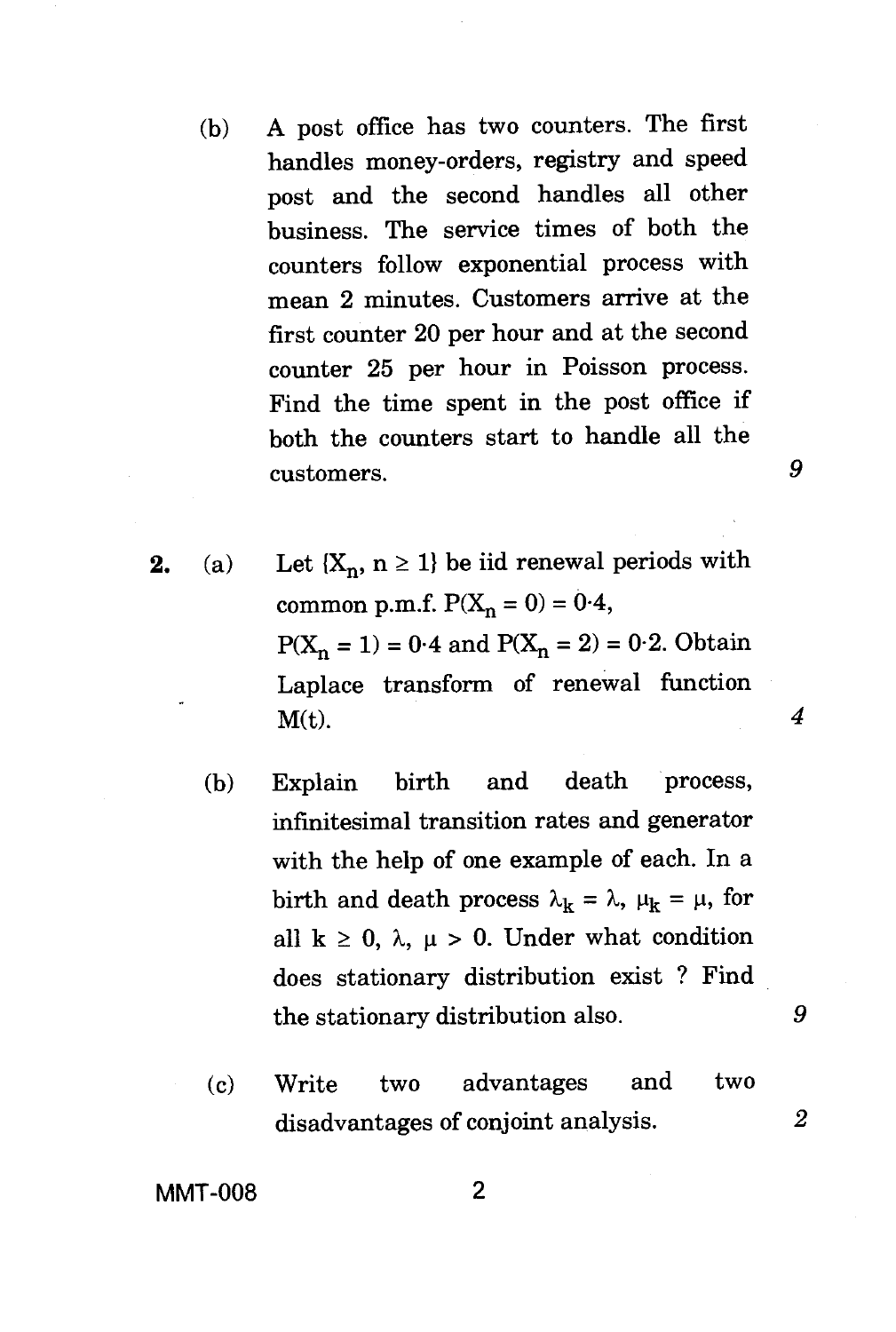3. (a) For the Markov chain having following transition matrix :

$$
\begin{bmatrix} 0 & 1 & 2 \\ 0 & 1 & 0 \\ 1 & 3/4 & 0 & 1/4 \\ 2 & 0 & 1 & 0 \end{bmatrix}
$$

find

- (i) whether the chain is irreducible ? Give reasons.
- (ii) probabilities of ultimate return to the states.

 $(iii)$  mean recurrence times to the states.  $7$ 

(b) Customers arrive at a ticket counter according to the Poisson process on average 2 every 5 minutes. Service time at the counter follows exponential distribution with mean 2 minutes.

Find :

- (i) proportion of time a customer finds empty counter.
- (ii) average number of customers at the counter.
- (iii) probability that a new customer will have to wait more than 2 minutes at the counter. *8*
- **4.** (a) Explain branching process. In a branching process  ${X_n, n \geq 0}$  starting from single individual, each individual generates offsprings according to Poisson law. Find  $p.g.f. of X_n$ . 7

MMT-008 3 3 P.T.O.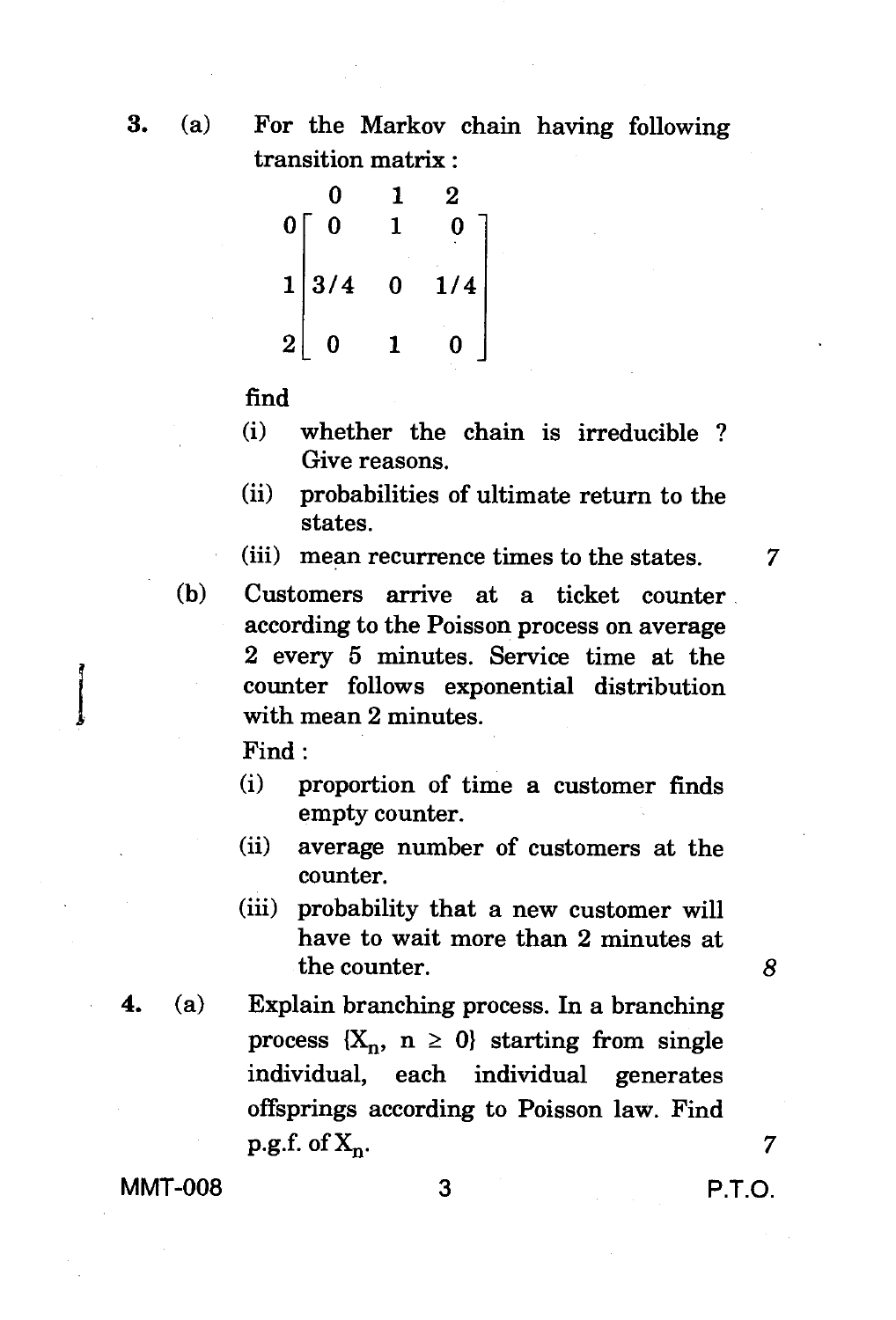(b) Explain renewal process and show that a Poisson process is a renewal process also. If the renewal periods in a renewal process are iid exponential then find the distribution of renewal sequence.

*8* 

**5.** (a) For n = 15 pair of observations from a bivariate normal population, the following summary statistics are obtained :

$$
\overline{X} = \begin{bmatrix} 4.5 \\ 8.0 \end{bmatrix} S = \begin{bmatrix} 0.5 & 0.3 \\ 0.3 & 1.7 \end{bmatrix} S^{-1} = \begin{bmatrix} 2.237 & -0.395 \\ -0.395 & 0.658 \end{bmatrix}
$$
  
Test the hypothesis  $\overline{\mu}' = \begin{bmatrix} 4, 9 \end{bmatrix}$  at 5% level of significance.

[You may like to use the following values  $F_{2, 13}(0.05) = 3.806$ ,  $F_{2, 14}(0.05) = 3.74$  *8* 

(b) Let 
$$
y \sim N_3(\overline{\mu}, \Sigma)
$$
 where

$$
\mu = \begin{pmatrix} 2 \\ 4 \\ -3 \end{pmatrix}, \ \Sigma = \begin{pmatrix} 2 & 2 & -1 \\ 2 & 5 & 1 \\ -1 & 1 & 2 \end{pmatrix}
$$

Obtain :

(i) distribution of Cy where

$$
\mathbf{C} = \begin{pmatrix} 2 & -1 & 3 \\ 3 & 2 & 1 \end{pmatrix}.
$$

(ii) linear combination  $z = l' y$  such that  $z \sim N(0, 1)$ . 7

MMT-008 4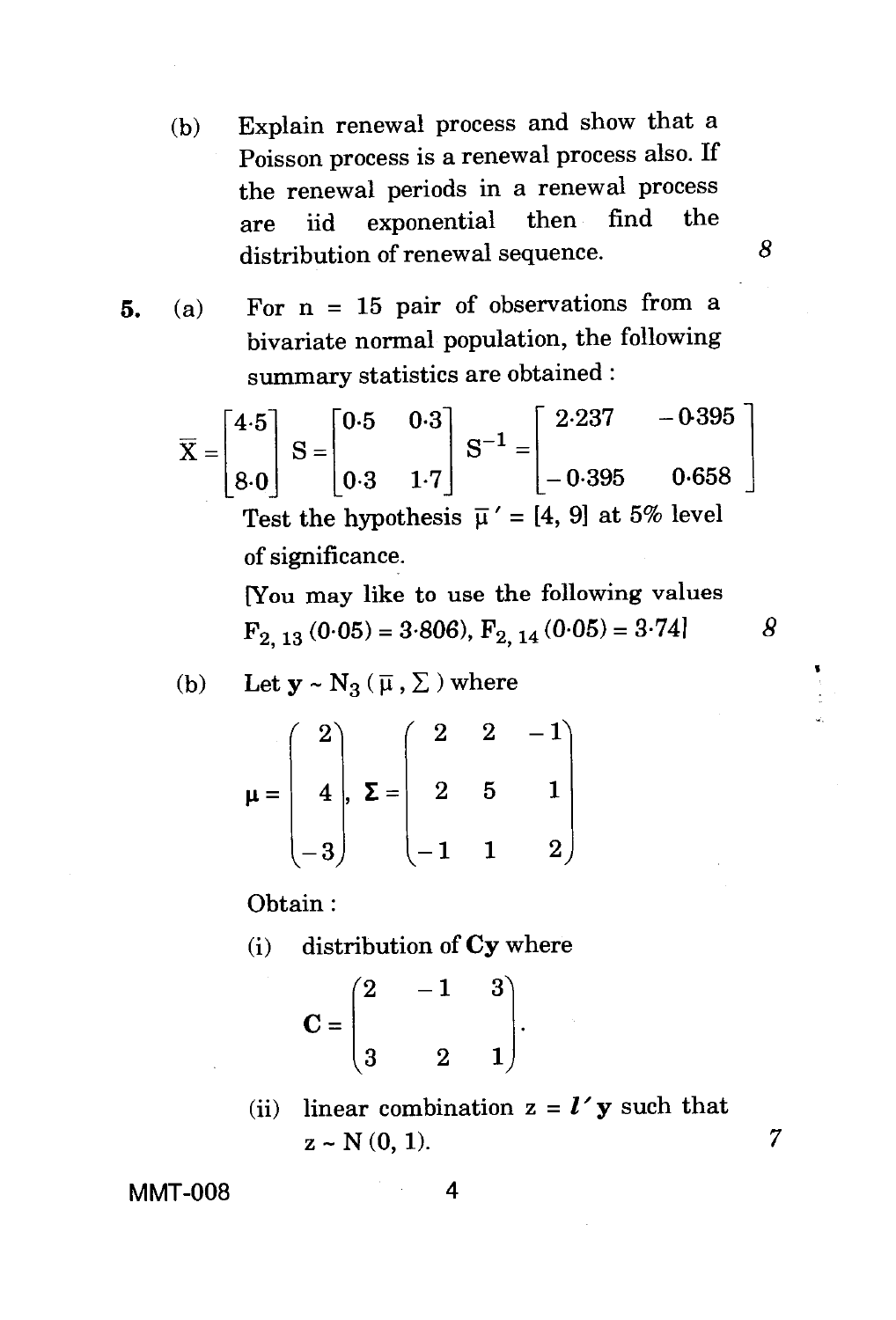**6.** (a) Obtain spectral decomposition of

 $A =$  $(3 \ 1)$ 3) and evaluate  $A<sup>4</sup>$  using the

result.

(b) Let 
$$
\mathbf{y} \sim N_4
$$
 ( $\overline{\mu}$ ,  $\Sigma$ ) where  $\mu' = (-3 \ 2 \ -1 \ 4)$   
\nand  $\Sigma = \begin{pmatrix} 3 & -3 & -1 & 2 \\ -3 & 6 & -1 & -2 \\ -1 & -1 & 2 & 0 \\ 2 & -2 & 0 & 4 \end{pmatrix}$   
\nObtain:  
\n(i) marginal distribution of  $\begin{pmatrix} y_1 \\ y_3 \end{pmatrix}$   
\n(ii) conditional distribution of  $\begin{pmatrix} y_1 \\ y_2 \end{pmatrix}$   
\ngiven  $\begin{pmatrix} y_3 \\ y_4 \end{pmatrix}$ 

$$
\begin{bmatrix} -1 & -1 & 2 & 0 \\ 2 & -2 & 0 & 4 \end{bmatrix}
$$

Obtain :

(i) marginal distribution of 
$$
\begin{pmatrix} y_1 \\ y_3 \end{pmatrix}
$$
  
(ii) conditional distribution of  $\begin{pmatrix} y_1 \\ y_2 \end{pmatrix}$ 

$$
given \begin{pmatrix} y_3 \\ y_4 \end{pmatrix}
$$

(iii)  $r_{12}, r_{12.34}$  8

7. (a) Obtain triangular square root of 7

$$
A = \begin{bmatrix} 9 & 3 & 3 \\ 3 & 5 & 1 \\ 3 & 1 & 6 \end{bmatrix}
$$

## **MMT-008 5 P.T.O.**

 $\overline{7}$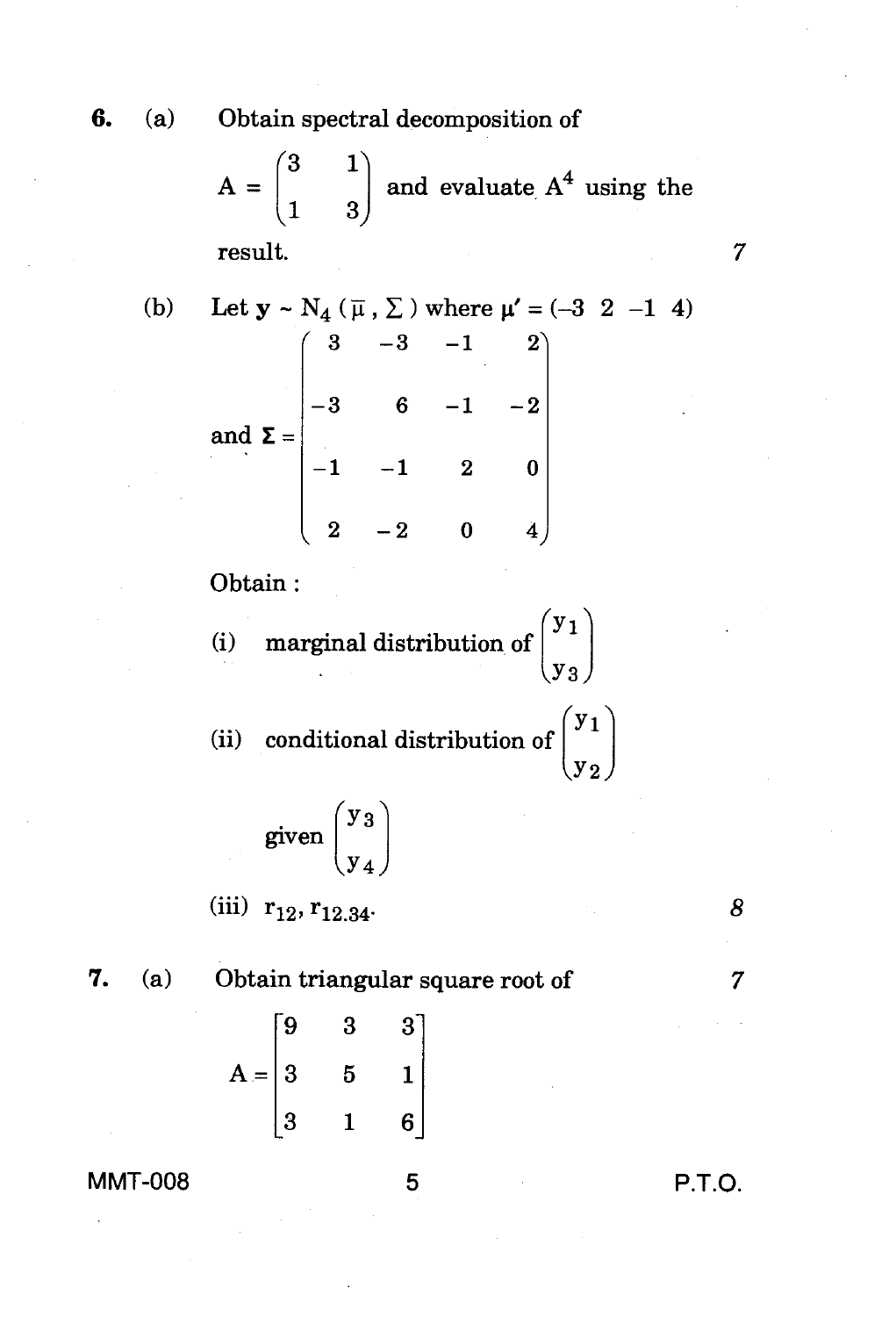- 
- (b) The variance covariance matrix of three variables  $X_1$ ,  $X_2$  and  $X_3$  is

|              | (104 | 193 | 105) |
|--------------|------|-----|------|
| $\Sigma =  $ | 193  | 413 | 192  |
|              | 105  | 192 | 107  |

The eigenvalues and corresponding eigenvectors are given below :

$$
\lambda_1 = 602.2 \quad \overline{a}_1' = (0.40, 0.82, 0.40)
$$

$$
\lambda_2 = 21.4
$$
  $\overline{a}_2' = (0.52, -0.57, 0.63)$ 

 $\lambda_3 = 0.4$   $\overline{a}_3' = (-0.75, 0.04, 0.66)$ 

(i) Obtain principal components.

- (ii) Obtain variances of principal components.
- (iii) Verify total variances explained by principal components is equal to total variances of original variables.
- (iv) Obtain proportion of variation explained by first two components. *8*
- **8.** State whether following statements are *true* or *false.* Justify your answer. *2x5=10* 
	- (i) Two events A and B are non-null and mutually exclusive, then  $P(A | B) = 0$ .

**MMT-008 6**